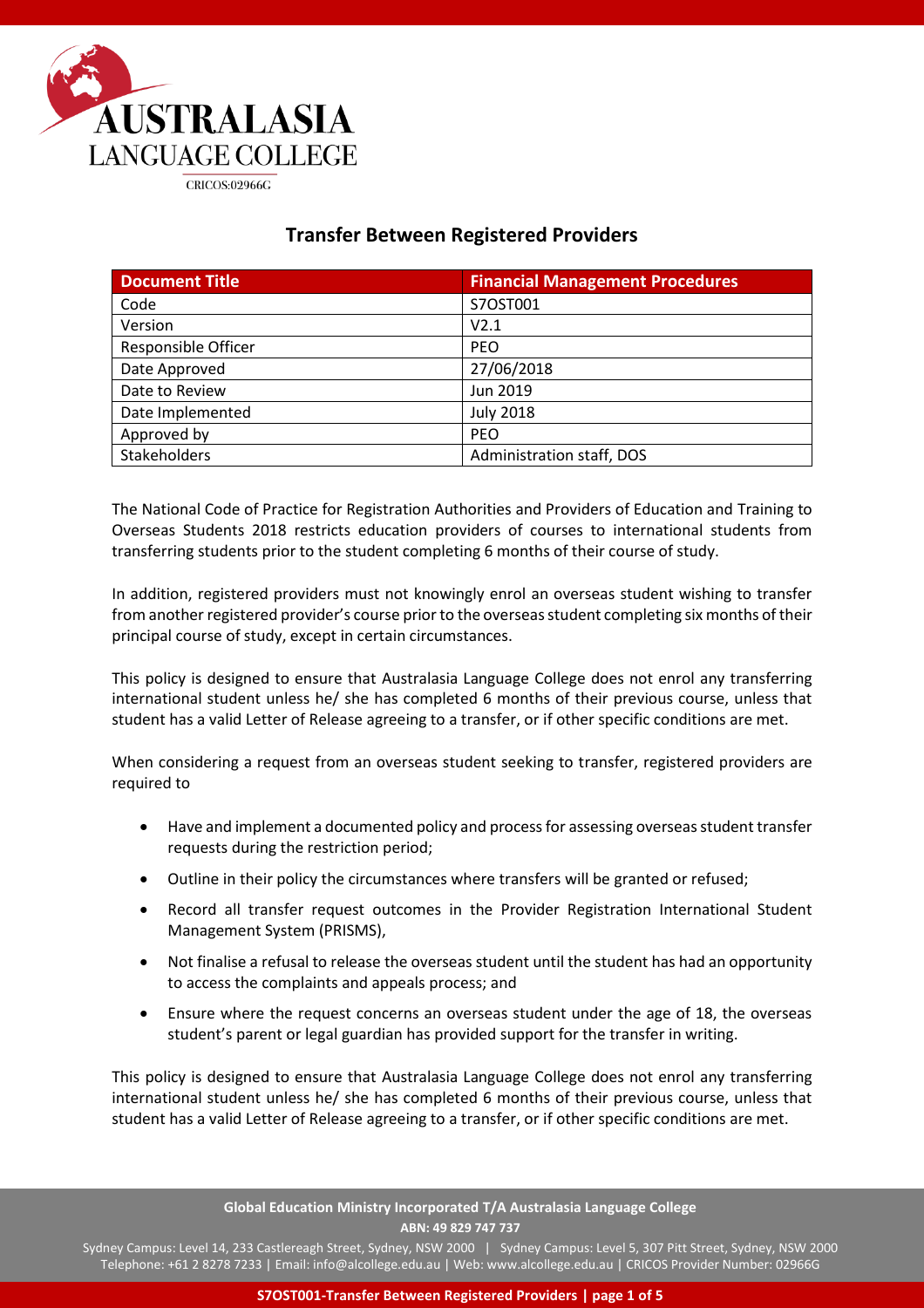

This policy also details the procedures for assessing applications to transfer from Australasia Language College to another registered provider within the initial 6 months of a student's course.

# **1. Policy**

Australasia Language College will not knowingly enrol or recruit a student wishing to transfer from another registered provider prior to the student completing 6 months of their principal course of study except in the following circumstances:

- The original registered provider has provided a written Letter of Release;
- The original registered provider has ceased to be registered or the course in which the student is enrolled has ceased to be registered;
- The original registered provider has had a sanction imposed on its registration by the Government that prevents the student from continuing their principal course of study;

International students who wish to transfer to ALC must comply with ALC's enrolment procedures and complete a placement test upon arrival.

## **2. Procedure**

### **Students wishing to transfer to ALC from another provider**

Where an international student requests to transfer from another provider before they have completed 6 months of their principal course of study, the following procedure will apply:

- ALC receives an application from an on-shore international student directly or through his/ her representative and is currently studying at another registered provider
- The Admissions Officer will determine if the student has completed 6 months of their principal course of study with another registered provider using the student's passport and student visa details
- If the student has completed 6 months study in their principal course of study, the normal application process for ELICOS students will commence
- If the student has not completed 6 months study in their principal course of study, they must present a Letter of Release from the provider with whom they are currently studying
- The Letter of Offer generated for the student will be conditional on the student presenting the Letter of Release.
- If the student does not provide a Letter of Release, the application process will be postponed, and the student will be informed that they are unable to transfer to ALC. The student may activate their application when they have completed 6 months in their principal course of study.

**Global Education Ministry Incorporated T/A Australasia Language College ABN: 49 829 747 737**

Sydney Campus: Level 14, 233 Castlereagh Street, Sydney, NSW 2000 | Sydney Campus: Level 5, 307 Pitt Street, Sydney, NSW 2000 Telephone: +61 2 8278 7233 | Email: info@alcollege.edu.au | Web: www.alcollege.edu.au | CRICOS Provider Number: 02966G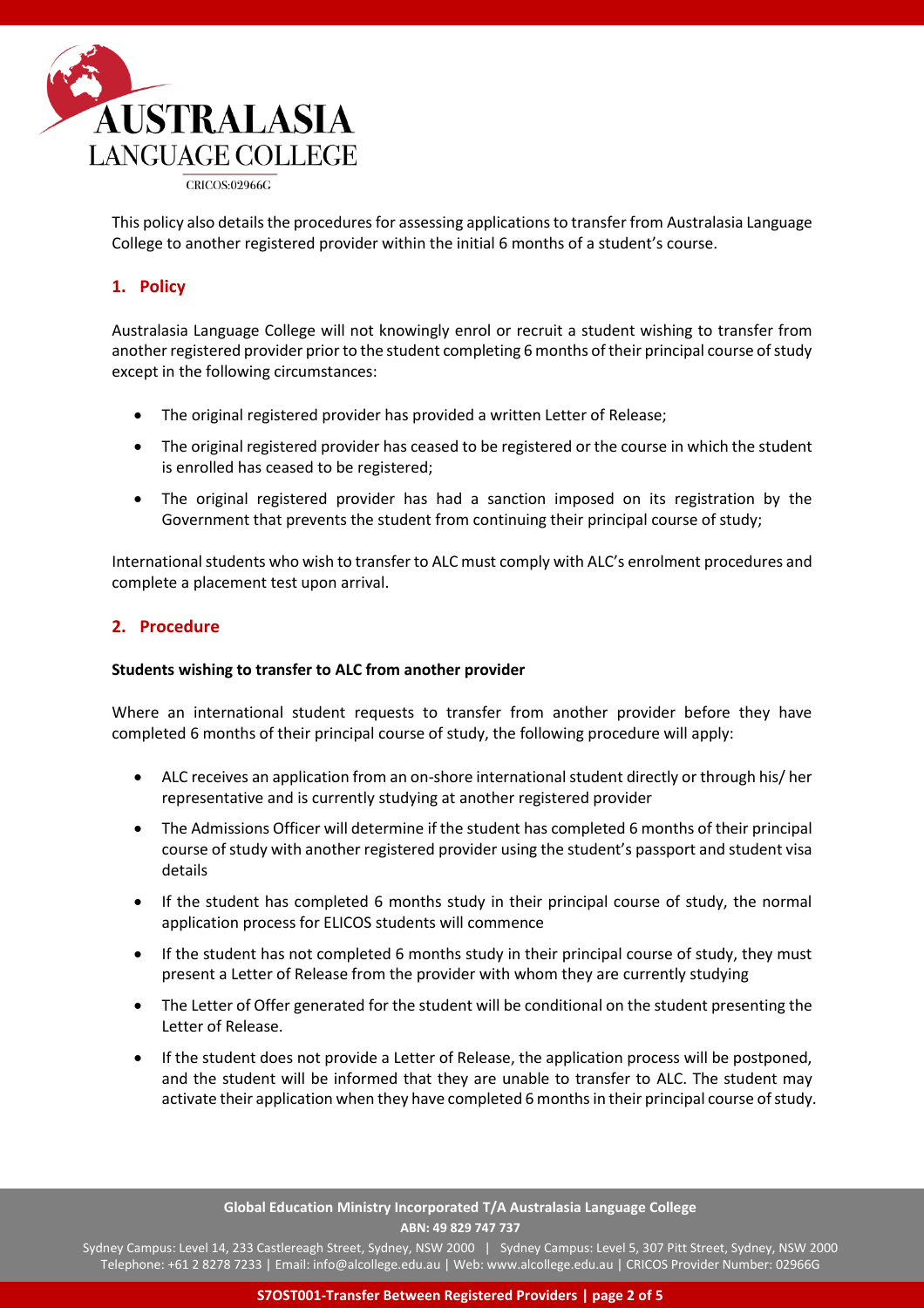

CRICOS:02966G

If the other provider is no longer registered, or sanctions have been placed on the other registered provider by the Australian government which does not allow the student to continue with the course, no Letter of Release is required.

#### **Students wishing to transfer from ALC to another provider**

- ALC will generally NOT agree to a request from an International ELICOS student to transfer to another registered provider prior to completing 6 months of study.
- While assessing a transfer request, the following factors will be considered:
	- $\triangleright$  The student has not attempted to discuss his/her reasons for requesting a transfer with the Director of Studies; The student has outstanding course fees owing to ALC;
	- $\triangleright$  The student is seeking to transfer to another provider only to avoid being reported to DHA for failure to meet academic or attendance progress requirements.
	- $\triangleright$  The course is academically unsuitable for the student;
	- $\triangleright$  The course is inappropriate for the student (i.e. student is better suited to a different academic environment or course does not meet his/her educational of developmental needs);
	- $\triangleright$  Compassionate or compelling reasons for the transfer exist
- Transfer requests will not be approved for students who are in breach of their course progress and/ or attendance obligations or who have unpaid fees owing to ALC.
- If ALC does not grant a Letter of Release, the student will be given a letter detailing the reasons why the request was refused and informing the student of his/her right to appeal the decision through the ALC's Complaints & Appeals procedures.
- ALC will not finalise a refusal to release an overseas student until the student has had an opportunity to access the complaints and appeals process and this process has been finalised.
- Where a Letter of Release is granted, the student will be advised of the need to contact DHA to seek advice on any implications to their student visa.
- There will be no cost to the student for the issuing of a Letter of Release.
- Students will be advised of the outcome of the assessment of their request within 10 working days of the request being submitted.
- ALC will maintain records of all requests from students for a Letter of Release and the assessment of and decision regarding the request on the student's file.

### **3. Procedure**

The following procedure applies to International Students who wish to transfer from ALC to another registered provider within 6 months of commencement of their principal course of study:

> **Global Education Ministry Incorporated T/A Australasia Language College ABN: 49 829 747 737**

Sydney Campus: Level 14, 233 Castlereagh Street, Sydney, NSW 2000 | Sydney Campus: Level 5, 307 Pitt Street, Sydney, NSW 2000 Telephone: +61 2 8278 7233 | Email: info@alcollege.edu.au | Web: www.alcollege.edu.au | CRICOS Provider Number: 02966G

**S7OST001-Transfer Between Registered Providers | page 3 of 5**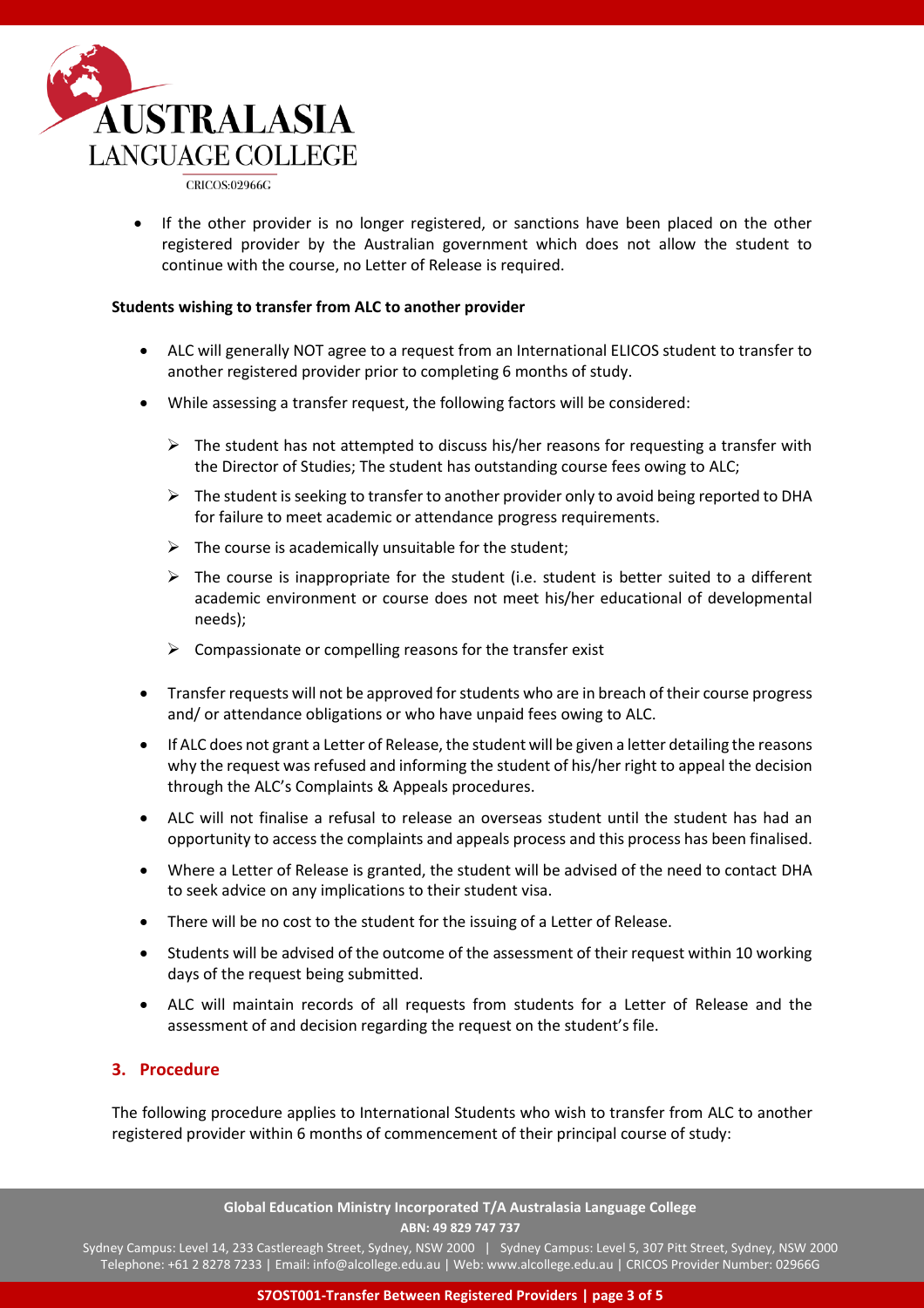

**CRICOS:02966G** 

- The Student will meet with the Director of Studies and provide a written request using a Transfer Request Form stating that they wish to transfer from the ALC to another registered provider.
- The student must provide an original copy of a valid Letter of Offer from the registered provider to which the student wishes to transfer.
- The Director of Studies will check with the Accounts Manager to determine if there are fees owing or if the student is entitled to a refund under the School's refund policy.
- The Director of Studies will advise the student if there are any fees owing and discuss how payment will be settled or,
- if a refund is due, how much will be refunded and when.
- The Director of Studies will:
	- $\triangleright$  Discuss the reasons for the student wishing to transfer to another registered provider;
	- ➢ Sight the original Letter of Offer from the new registered provider;
	- ➢ Photocopy of the Letter of Offer.
- Following the interview, the Director of Studies will assess the student's request for a transfer to another provider and make a decision on whether to provide the student with a Letter of Release.
- If the Director of Studies agrees to the student's request for a transfer to another registered provider, they will provide the student with a Letter of Release within 10 working days.
- The Letter of Release will be provided to the student at no charge and will advise the student of the need to contact DHA to seek advice on whether a new student visa is required.
- The student must, pay any outstanding fees or before receiving the Letter of Release.
- If the Director of Studies refuses the student's request for a transfer to another provider, the student will be provided with a letter detailing the decision for refusal within 10 working days and will be informed of their right to appeal the decision using ALC's Complaints & Appeals Process.
- A refusal to release the student will not occur until the student has had an opportunity to access the Complaints and Appeals Process.
	- $\triangleright$  Copies of all documentation will be placed in the student's file.
	- $\triangleright$  The Enrolments Officer will advise DHA through PRISMS that the student has transferred to another registered provider.

## **4. Related Documents**

- Refund Policy & Procedure
- Complaints & Appeals Policy & Procedure

**Global Education Ministry Incorporated T/A Australasia Language College ABN: 49 829 747 737**

Sydney Campus: Level 14, 233 Castlereagh Street, Sydney, NSW 2000 | Sydney Campus: Level 5, 307 Pitt Street, Sydney, NSW 2000 Telephone: +61 2 8278 7233 | Email: info@alcollege.edu.au | Web: www.alcollege.edu.au | CRICOS Provider Number: 02966G